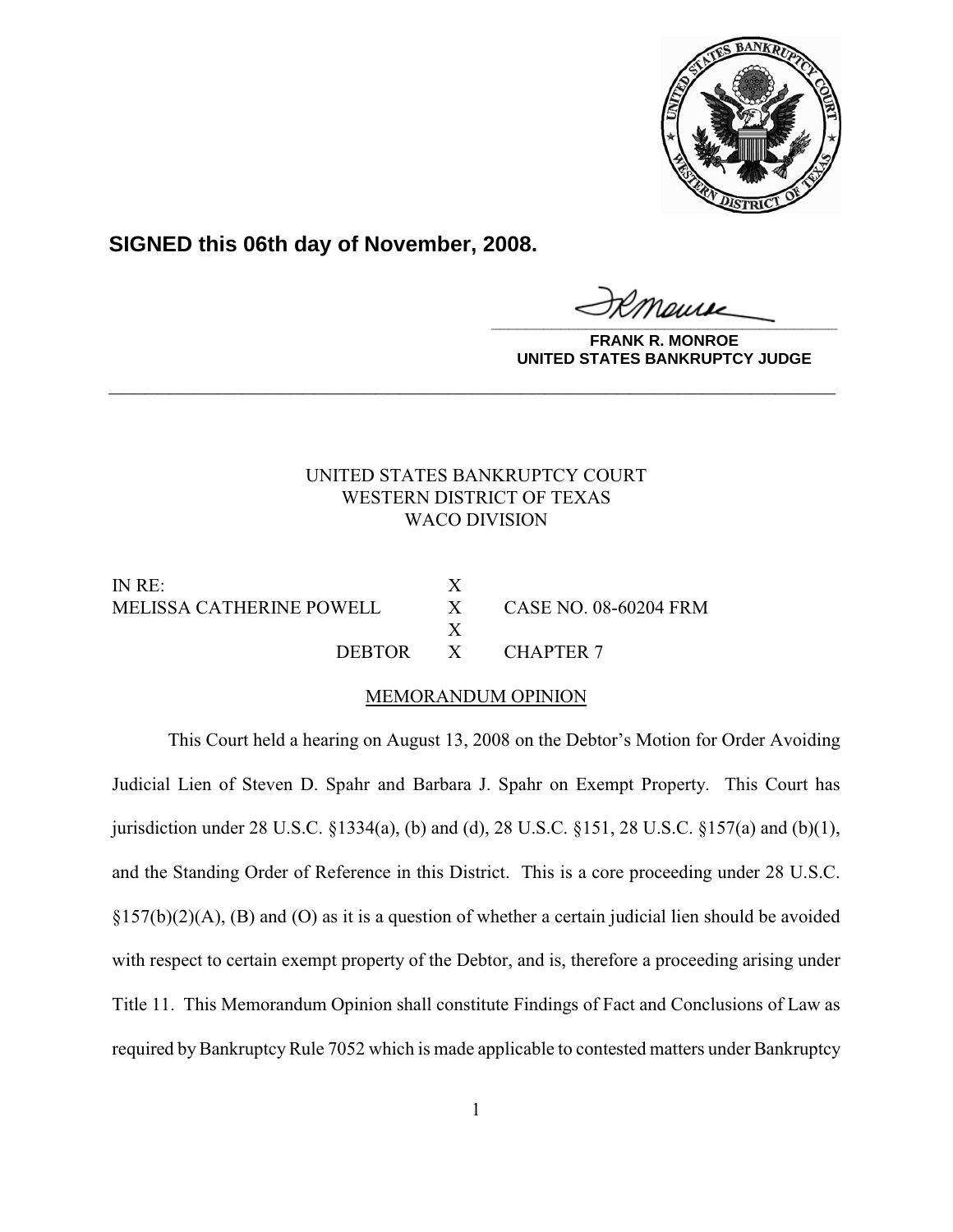Rule 9014.

# Findings of Fact

The Debtor filed for relief under Chapter 7 of the Bankruptcy Code on February 28, 2008.

The Debtor listed on Schedule C – PropertyClaimed as Exempt four (4) tracts of real property (the

"Properties") as follows:

| <b>Property Description</b>                 | Value of Claimed<br>Exemption | <b>Statute</b> |
|---------------------------------------------|-------------------------------|----------------|
| 1. 219 Timberline Road-<br>homestead        | \$3,000.00                    | 522(d)(1)      |
| 2.6104 Hwy 36-<br>real property             | \$1,374.25                    | 522(d)(5)      |
| 3. 3503 East Adams Avenue-<br>real property | \$2,937.52                    | 522(d)(5)      |
| 4.4090 East Hwy 190-<br>real property       | S<br>94.66                    | 522(d)(5)      |

The foregoing "values" are the amounts scheduled by the Debtor as being exempt over and above the scheduled consensual contractual liens against such properties.

The Debtor scheduled the current value and amount of secured claims of the Properties on

Schedule A as follows:

| <b>Property Description</b>          | Current Value of           | Amount of            |
|--------------------------------------|----------------------------|----------------------|
|                                      | Debtor's Interest          | <b>Secured Claim</b> |
|                                      | Without Deducting any      |                      |
|                                      | Secured Claim or Exemption |                      |
| 1. 219 Timberline Road-<br>homestead | \$155,000.00               | \$152,000.00         |
| 2.6104 Hwy 36-                       |                            |                      |
| real property                        | \$34,982.00                | \$ 33,607.75         |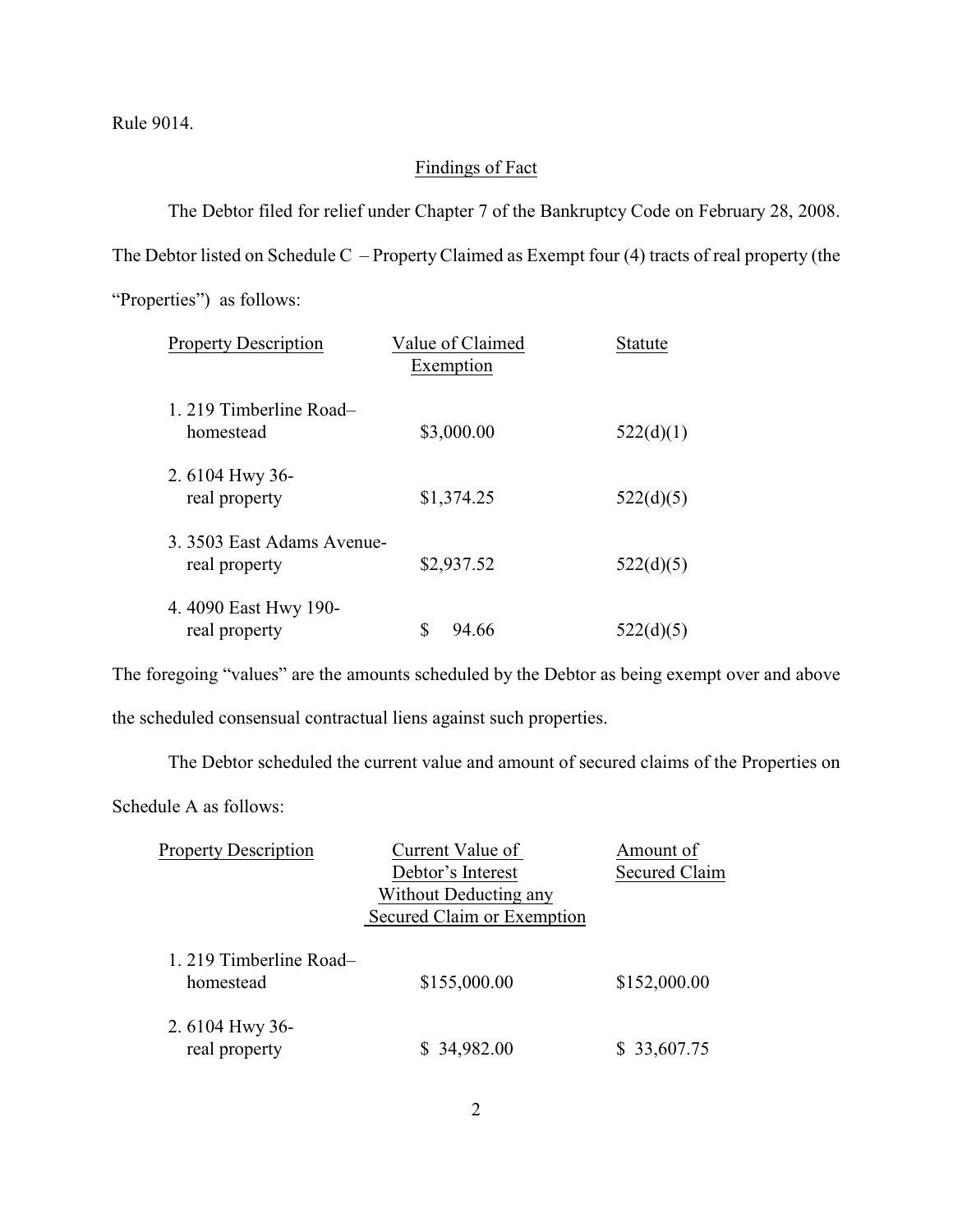| 3. East Adams Ave.<br>real property   | \$27,500.00 | \$24,562.48 |
|---------------------------------------|-------------|-------------|
| 4.4090 East Hwy 190-<br>real property | \$36,000.00 | \$35,905.34 |

No objections to exemptions were filed by any party. The Debtor filed her Motion to Avoid Lien against the properties on June 24, 2008 pursuant to 11 U.S.C. §522(f) of the Bankruptcy Code claiming the Spahrs' judicial lien impairs exemptions to which the Debtor is entitled under 11 U.S.C. §522(b)(2) of the Bankruptcy Code.

 Steven D. Spahr and Barbara J. Spahr, as co-personal representative for the Estate of William J. Spahr, obtained a default judgment against the Debtor for \$1,120,357.82<sup>1</sup> based on the Debtor's breach of fiduciary duty, false representations and actual fraud.<sup>2</sup> The Spahrs abstracted this judgment which was recorded in Volume 06619, Page 749 (Document No. 07-00044584) of the Official Public Record of Real Property, Bell County, Texas. The Spahrs filed an adversary complaint against the Debtor alleging non-dischargeability of this debt and obtained a default judgment holding the debt fully non-dischargeable.

The Spahrs claim that the judicial lien does not impair the exemptions to which the Debtor is entitled under  $\S 522(b)(2)$ . The Spahrs assert that the Debtor is limited to the exemptions as monetarily claimed in her Schedule C and that the Spahrs are entitled to provide evidence of the Properties' values to showthat there is unexempted equity available to fund some of the Spahr's lien.

<sup>&</sup>lt;sup>1</sup> After settling with Debtor's former employer, there remains \$630,357.82 principal due plus interest from September 19, 2005.

 $2$  There is no indication in the Complaint as to whether the Debtor was prosecuted for her alleged misdeeds; but, if they are true, prosecution would seem most appropriate.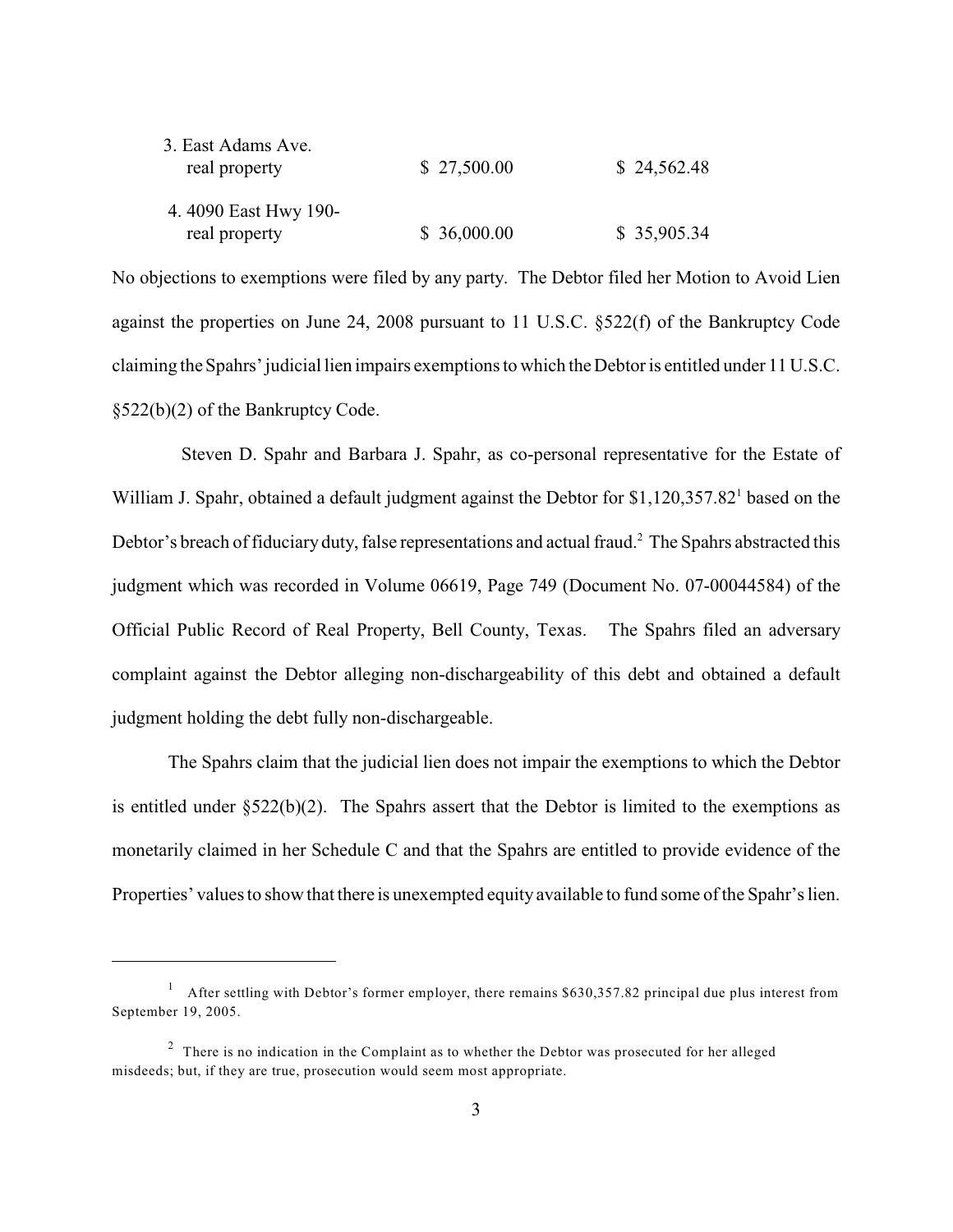The Debtor claims that since the Spahrs failed to timely object to the Debtor's exemptions, they are prohibited from now challenging such in a lien avoidance action. The Debtor further asserts that what she has claimed as exempt under Schedule C has no bearing on whether she may avoid the Spahrs' lien under §522(f) based on its statutory language.

### Issues Presented

1) Exactly what was claimed and allowed as exempt?

2) Are the Spahrs, in defense of a lien avoidance motion under §522(f), foreclosed from challenging the exempt nature of the properties in question due to their failure to timely object to the Debtor's exemption claims?

## Conclusions of Law

# 1) Exactly what was claimed and allowed as exempt?

Section 522(l) of the Bankruptcy Code requires a debtor to file a list of the property that the debtor claims as statutorily exempt from distribution to creditors. Federal Rule of Bankruptcy Procedure 4003 affords creditors and the bankruptcy trustee thirty (30) days to object to claimed exemptions unless within such period further time is granted by the court to object. No one objected to the exemptions.

The Debtor utilized 11 U.S.C. §522(d)(1) and (5) in her real estate exemptions. Such subsection reads in relevant part as follows:

(d) The following property may be exempted under subsection (b)(2) of this Section:

(1) The debtor's aggregate interest, not to exceed \$20,200.00 in value, in real property . . . that the debtor . . . uses as a residence, . .

(5) The debtor's aggregate interest in any property not to exceed in value \$1,075.00 plus up to \$10,125.00 of any unused amount of the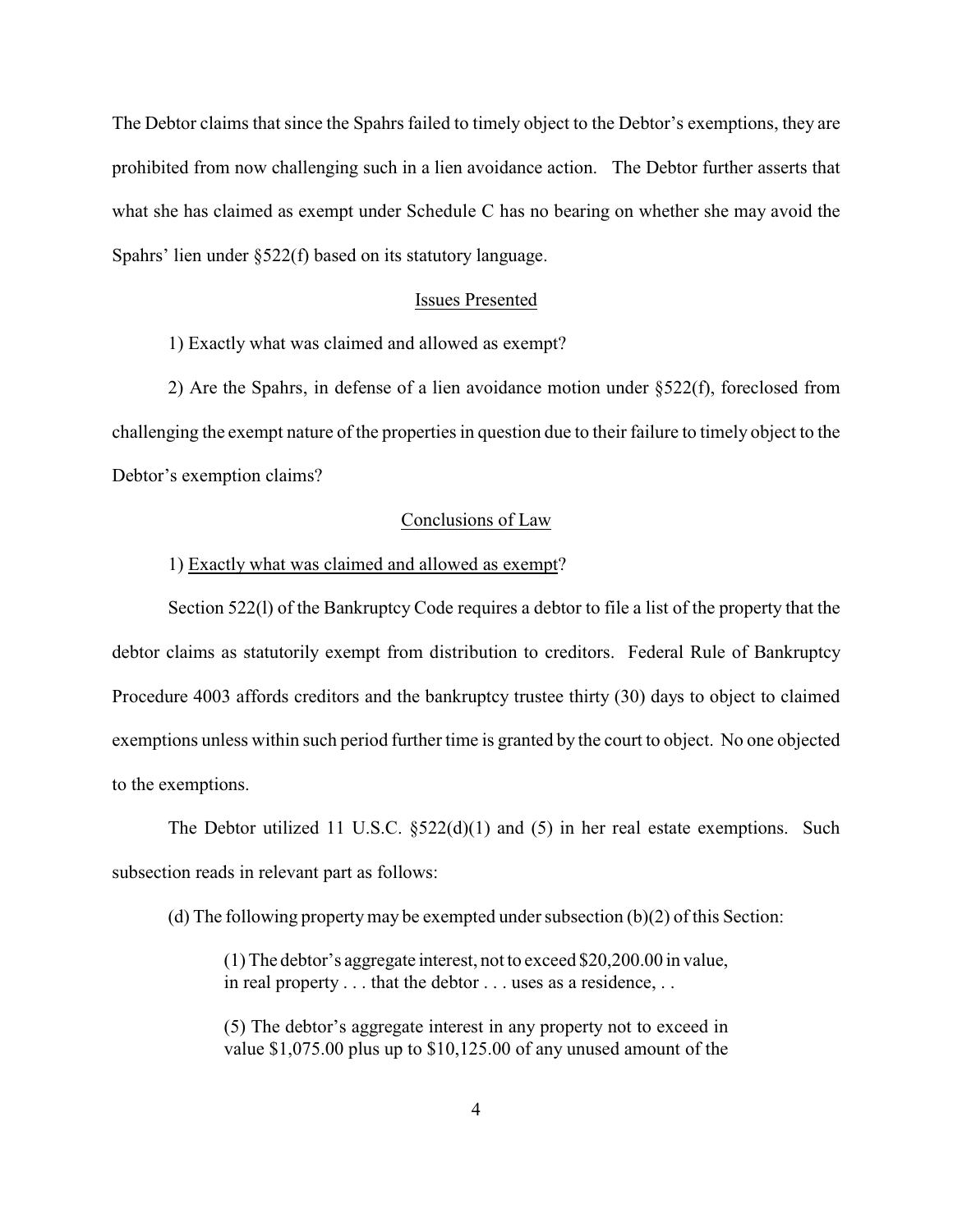exemption provided under paragraph (1) of this subsection."

11 U.S.C. §522(d)(1) and (5).

As stated above, the Debtor scheduled under the column entitled "Value of Claimed Exemption" on Schedule C – Property Claimed as Exempt the following values: \$3,000.00 for the homestead; \$1,374.25, for the Hwy. 36 property; \$2,937.52 for the East Adams Avenue property; and \$94.66 for the Hwy. 190 property. Those amounts were computed by the Debtor subtracting the amount of the consensual contractual lien indebtedness against such property from the current value of the Debtor's interest in such property as listed on Schedule A - Real Property which the Debtor filed in this case. Such amounts are within the statutory or monetary limitations contained in  $$522(d)(1)$  and  $(5)$ .

So, the question becomes, "Did the Debtor exempt the total fee interest in such real property as exempt or just the value claimed as exempt on Exhibit C, i.e. \$3,000.00, \$1,374.25, \$2,937.52 and \$94.66 respectively as no one has objected to her exemptions. Remarkedly, this is an issue about which there has been some controversy.

We should start with the Supreme Court. In the case of *Taylor v. Freeland & Kronz,* the debtor had claimed as exempt proceeds from a lawsuit as well as a claim for lost wages and listed the value of those items of property as "unknown". No objection was filed to such claim of exemption. Ultimately, the lawsuit was settled for a sum in excess of the applicable dollar limit under §522(e). The United States Supreme Court held that the trustee was precluded from contesting the claim of exemption since the thirty day period to act under Rule 4003(b) had expired and that the debtor was entitled to all the proceeds of the lawsuit even though the debtor collected substantially more than the specific amount which could be exempted under the statute. The court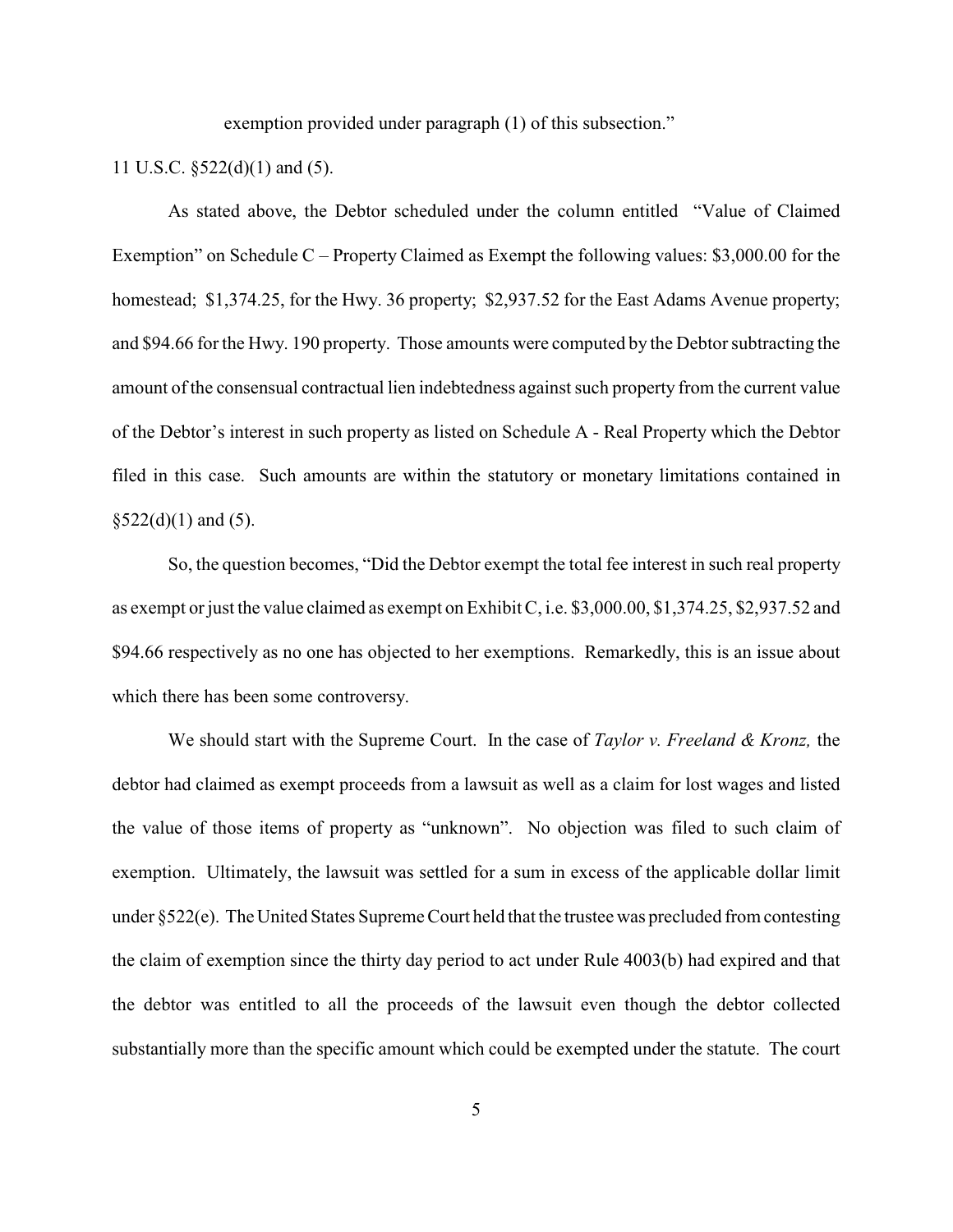ruled that in claiming the value of the lawsuit as "unknown", no dollar limit was specified, so it was clear that the debtor was claiming the entire 100% of the lawsuit as exempt. *Taylor v. Freeland & Kronz,* 503 U.S. 638 112 S.Ct. 1644, 118 L.Ed.2d 280 (1992).

The Eleventh Circuit in the case of *Allen v. Green* had a slightly different fact situation. In *Green* the debtor claimed a lawsuit as exempt listing the value as \$1. The trustee agreed that listing the value at \$1 indicated a contingent value and not that the lawsuit only had a value of \$1. The Eleventh Circuit felt this case was similar to the *Taylor* case (listing the value as "unknown") and concluded that the full amount of the settlement fund was exempt even though it ended up being more than the dollar amount allowable under §522(d) because no one had objected to the exemption. *Allen v. Green (In re Green), 31 F.3d 1098 (11<sup>th</sup> Cir. 1994).* 

The Ninth Circuit BAP had a slightly different fact situation which is more in line with the case at bar and reached a different result. In the *Chappell* case, the debtors had claimed as exempt a homestead using a stated value of \$21,511.25 which was, "the arithmetic difference between the value of the residence and the consensual liens." *Kline v. Chappell (In re Chappell),* 373 B.R. 73, 77 ( $9<sup>th</sup> Cir. BAP - Wash. 2007$ ). The BAP used the following yardstick: "it is important that trustees and creditors be able to determine precisely whether a liquid asset is validly exempt simply by reading the debtor's schedules." Citing *Hyman v. Plotkin (In re Hyman)* 967 F.2d 1316, 1319 n.6  $(9<sup>th</sup> Cir. 1992)$ . "Any ambiguity in the schedules is to be construed against the debtor. Id." Id.

The Ninth Circuit BAP found that the factual situation in *Chappell* was distinguishable from that of *Taylor* and *Green* because in *Taylor* and *Green* "the debtors expressed an intent to claim the entire proceeds of an asset in an undetermined and unspecified amount as exempt. In the present case before this panel, the debtors exempted a specific amount, \$21,511.25 under a colorable basis,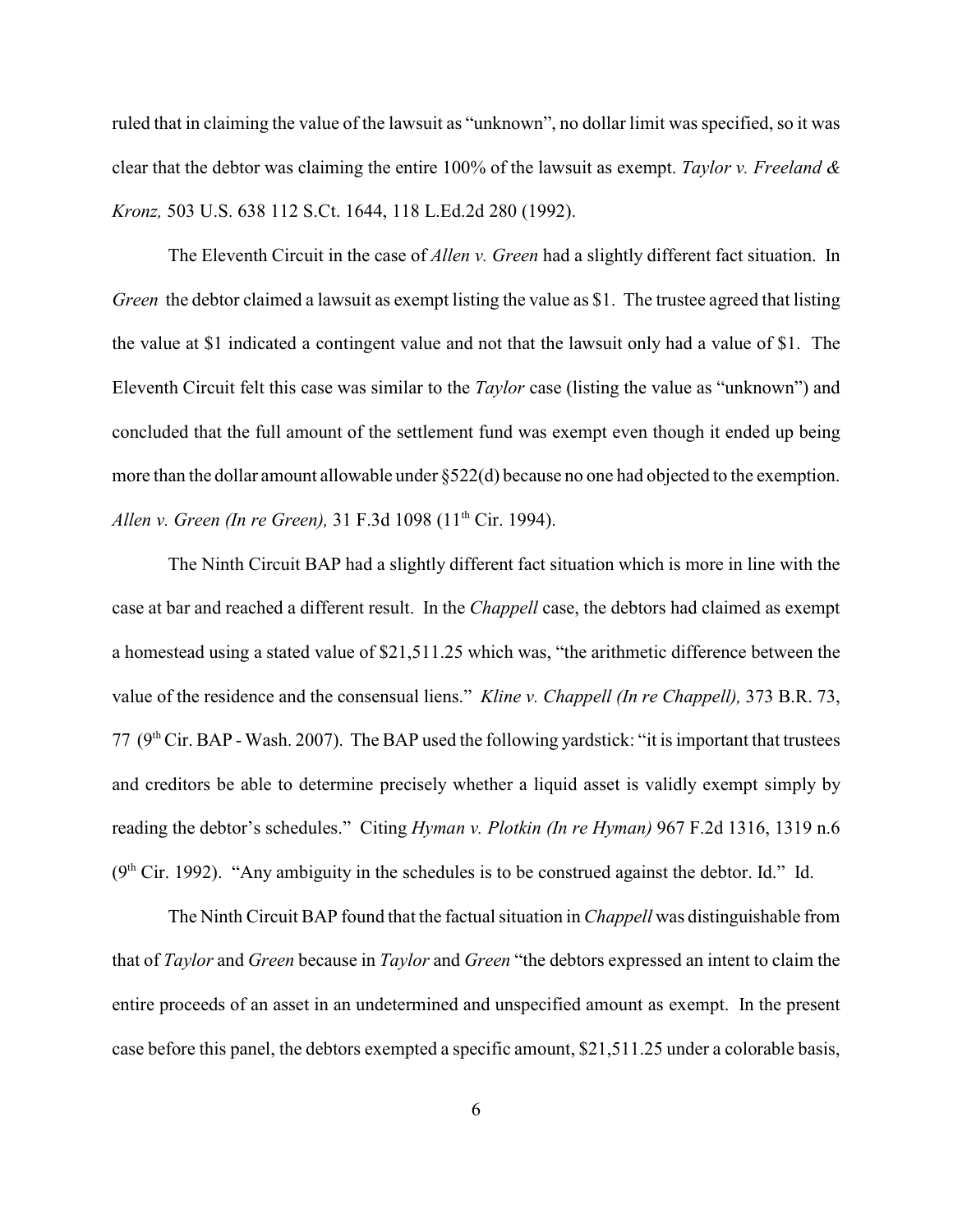and gave no indication of an intent to claim any more than that specific amount." Id. at 78.

The *Chappell* court also analyzed the application of the Supreme Court case of *Owen v. Owen,* 500 U.S. 305 (1991) to the case at bar. The *Owen* case concerned whether a pre-existing judgment lien could be avoided under §522(f). Under Florida law, pre-existing liens were an exception to the Florida homestead exemption. The *Chappell* court analyzed *Owen* as follows, "the Court observed that most of the federally listed exemptions at §522(d) are explicitly restricted to the 'debtor's aggregate interest' or the 'debtor's interest' up to a maximum amount, noting that the federal homestead exemption at that time allowed the debtor to exempt '[t]he debtor's aggregate interest, not to exceed \$7,500.00 in value in . . . a residence." Id. at 79 citing *Owen* at 310. The *Chappell* court also felt it important that the *Owen* court found, "at least for purposes of impairment of federal exemptions federal and state exemptions are to be given equivalent treatment." Id. The *Chappell* court then noted that controlling Ninth Circuit authorities required post-petition appreciation in property of the estate to inure to the benefit of the estate citing several Ninth Circuit cases. Therefore, the BAP limited the debtor to the value the debtor scheduled as the value of the  $exemption<sup>3</sup>$ .

The bankruptcy court in *In re Cormier* came to a similar result. Specifically, the court stated, "[t]his court believes that §522(d)(5) is direct and unambiguous. An individual debtor may exempt his or her interest in any property not to exceed a value of a maximum specific amount. Interpreting the statute as an 'in-kind' exemption does not give enough weight to the language 'not to exceed in

<sup>&</sup>lt;sup>3</sup>The *Chappell* court noted, however, that "while postpetition appreciation in value of property inures to the benefit of the estate, the estate's interest in the appreciation must be limited by the ability of the debtors to obtain the maximum value of their federal exemptions." *Id.* at 82. The trustee conceded that the debtors were jointly entitled to up to \$36,900 (plus any available wildcard) from the increased value postpetition.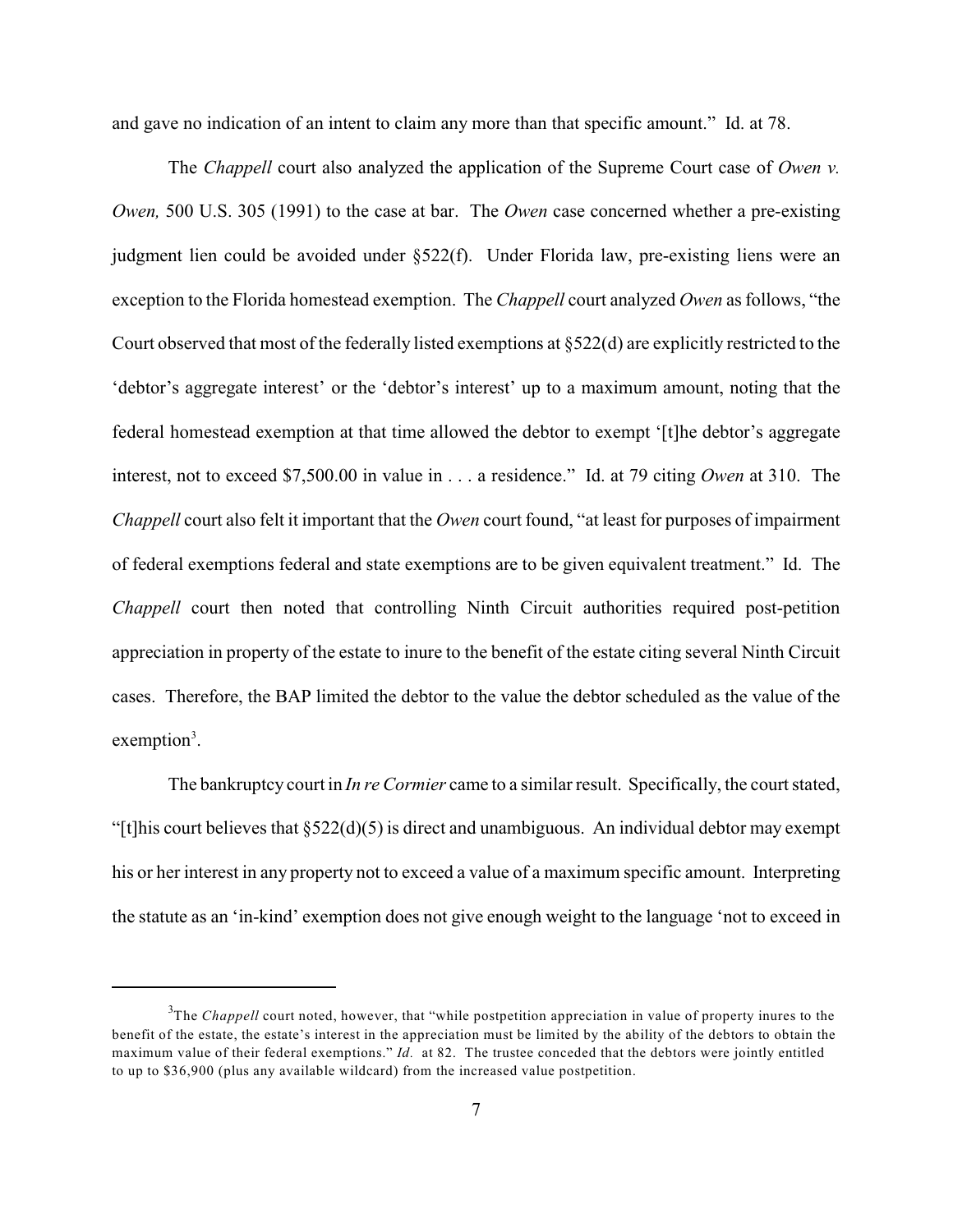value'". *In re Cormier*, 382 B.R. 377, 393 (Bankr. W.D. Mich. 2008). The court adds, "[t]he language of §522(d)(5), contrasted with the 'in-kind' exemption subsections, encourages a reader to conclude that a difference must exist – the maximum stated amount must mean *something*. As noted above, the statute says *nothing* about a debtor's scheduled value begetting an unassailable inkind exemption." Id. at 394.

The *Cormier* court concludes with a quote from another case stating:

If a debtor intends to fully exempt a particular piece of property in its entirety, regardless of its value, then the debtor should unambiguously express this intention in his schedules. Where the debtor makes a clear manifestation of his intent to seek an unlimited exemption in the specific piece of property, then the trustee has ample notice and can either file an objection or seek an extension of time in which to conduct further investigation. If the trustee fails to object, or fails to obtain a timely extension, then the trustee cannot subsequently challenge the validity of the exemption. *Heflin*, 215 B.R. 536 (citing *Taylor,* 503 U.S. 638, 112 S.Ct. 1644, 118 L.Ed. 280). FN 29

Id. at 397.

Section 522(d)(1) and (5) allow the Debtor to exempt her **aggregate interest** in the real property in question. These are not "in kind" statutes. However, when the Debtor places a value on her exemption under (d)(1) and (5) which is less than the monetary amount allowable under the statute and such value was reached by deducting the amount of debt from the value of each such listed property as set forth on Schedule A; it is clear, at least to this Court, that the Debtor's intention was to exempt the maximum allowable under the federal exemption statute. It is obvious that in this particular situation, the Debtor is attempting to exempt any and all equity she may have in the Properties up to the federal exemption limit. There is no intent to exempt the Properties in their entirety. Even so, this is not determinative of the issue at hand as discussed below.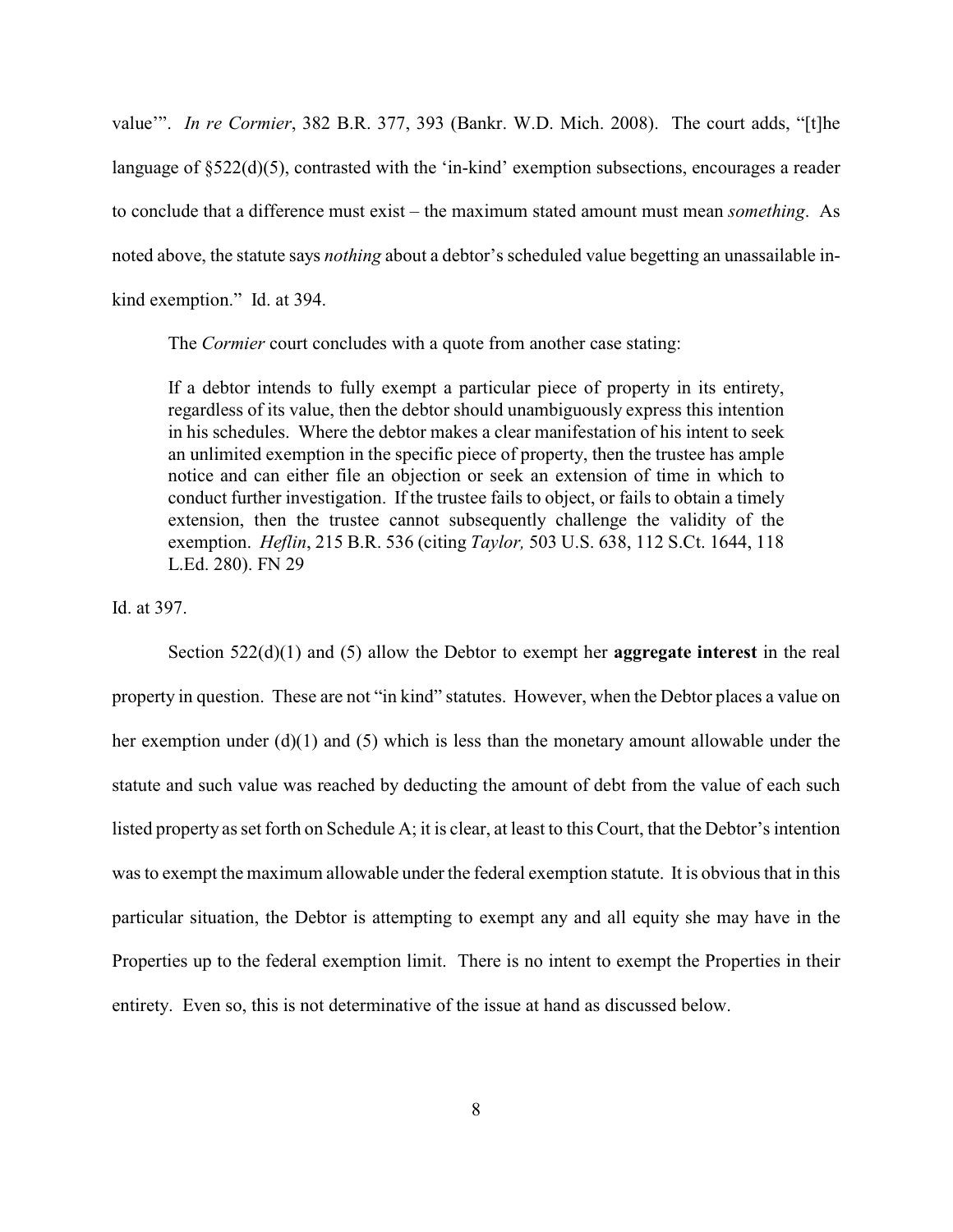2) Are the Spahrs, in the defense of a lien avoidance motion under §522(f), foreclosed from challenging the exempt nature of the properties in question due to their failure to timely object to the Debtor's exemption claims?

The Court does not agree that the Debtor is limited to her claimed exemptions on Schedule C for purposes of lien avoidance under  $\S 522(f)$ . Section 522(f) provides in pertinent part as follows:

. . . the debtor may avoid the fixing of a lien on an interest of a debtor in property to the extent that such lien impairs an exemption **to which the debtor would have been entitled under subsection (b) of this section,** if such lien is –

(A) A judicial lien . . .;

## 11 U.S.C. §522(f)(1). (Emphasis Added).

Not surprisingly, the Debtor relies on the opinion of Judge Leif Clark in the *W.K. Montgomery,* a case from 1987 that interpreted §522(f). Judge Clark in the *Montgomery* decision focuses on the language "**to which the debtor would have been entitled under subsection (b) of this section".** The *Montgomery* decision basically says that it is irrelevant whether a piece of property has been claimed and allowed as exempt under §522(b) because no one objected. The issue under §522(f) is whether the debtor **would have been entitled** under subsection (b) of this section exempt the property encumbered by the judicial lien; not whether an exemption has been granted. Specifically, Judge Clark states,

A lien avoidance action, however, does not place in issue the debtor's **entitlement** to the exemption so claimed. It focuses instead on entitlement to lien avoidance. Section 522(f) by its terms restricts the availability of lien avoidance to property **otherwise exempt under §522(b).** An exemption which the debtor acquires solely by default pursuant to §522(l) is **not** necessarily 'an exemption to which the debtor would have been entitled under subsection (b) of this section [section 522]'.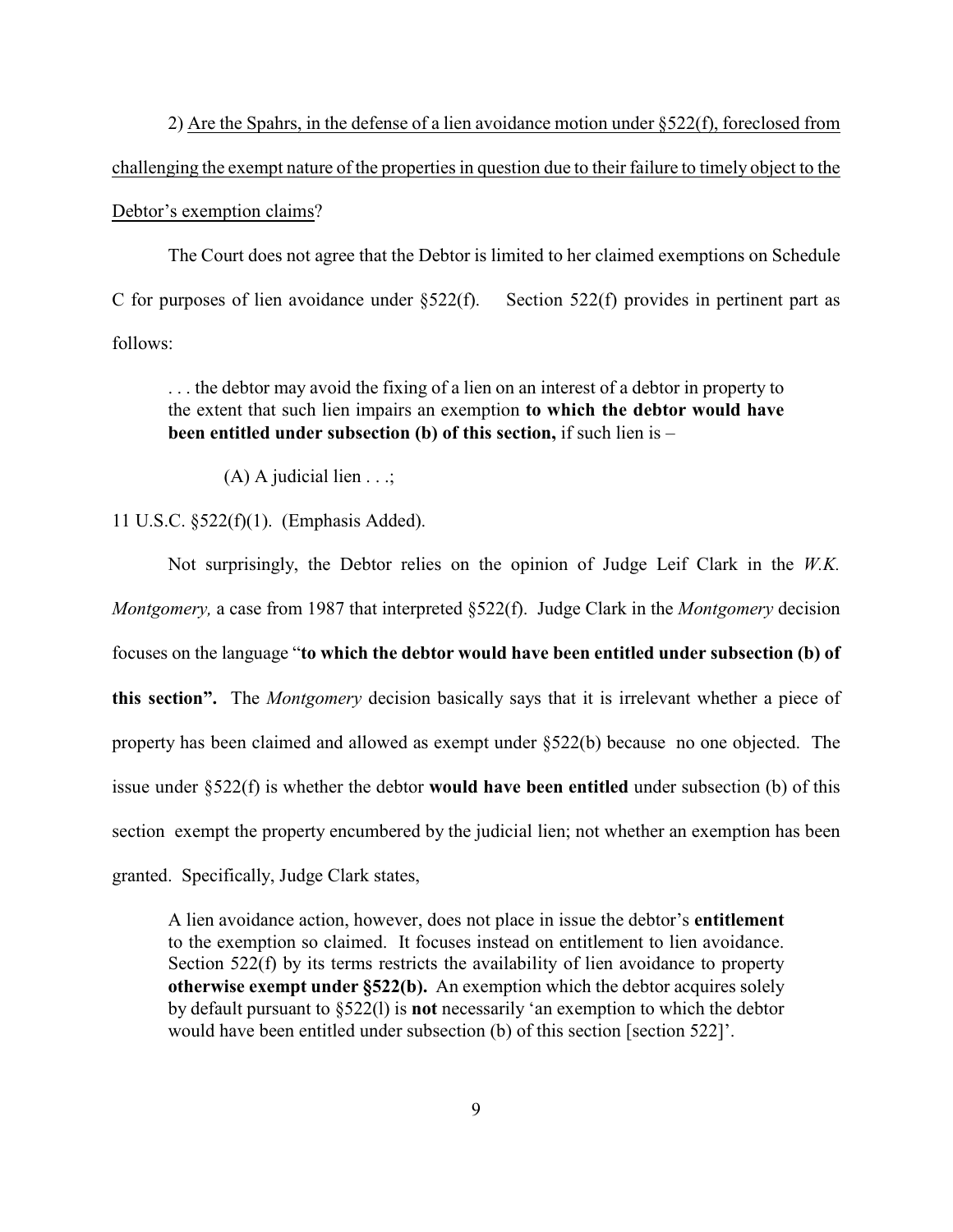*In re Montgomery*, 80 B.R. 385, 388 (Bankr. W.D. Tex. 1987).

The Supreme Court then addressed the issue in *Owen v. Owen,* 500 U.S. 305, 11 S.Ct. 1833, 114 L.Ed (1991). The Supreme Court, per Justice Scalia, held that the question to consider in determining whether avoidance is possible under §522(f) is to ask not whether the debtor is entitled to exempt the property that is subject to the lien, but rather to ask whether the property would be exempt if the lien did not exist. If this is the case, the judicial lien "impairs" the exemption and it is subject to avoidance. In Justice Scalia's words "§522(f) [establishes the baseline] against which impairment is to be measured, not an exemption to which the debtor 'is entitled,' but one to which he 'would have been entitled'. The latter phrase denotes a state of affairs that is conceived or hypothetical, rather than actual, and requires the reader to disregard some element of reality. 'Would have been' but for what? The answer given, with respect to the federal exemptions, has been but for the lien at issue, and that seems to us correct." 500 U.S. 305, 311; 11 S.Ct. 1833,1837.

For various reasons, other bankruptcy courts have held that "exemption by default" as is allowed by *Taylor* does not apply to lien avoidance motions. For example in the Ninth Circuit, the cases of *In re Mohring,* 142 B.R. 389, 394 (Bankr. E.D. Cal. 1992), *aff'd mem.,* 153 B.R. 601 (9th Cir. BAP 1993), *aff'd mem.*, 24 F.3d 247 (9<sup>th</sup> Cir. 1994), and *In re Morgan*, 149 B.R. 147, 151-152  $(9<sup>th</sup> Cir. BAP 1993)$ , both concluded that an exemption arising under §522(1) does not arise under §522(b), and thus cannot support lien avoidance under §522(f). *Mohring* reasons, "[t]he exemption by default under §522(l) is not an exemption 'to which the debtor would have been entitled under subsection (b) of 11 U.S.C. §522,'" 142 B.R. at 394 (citing *In re Montgomery,* 80 B.R. 385, 388 (Bankr. W.D. Tex. 1987) and *In re Frazier,* 104 B.R. 255, 258 (Bankr. N.D. Cal. 1989).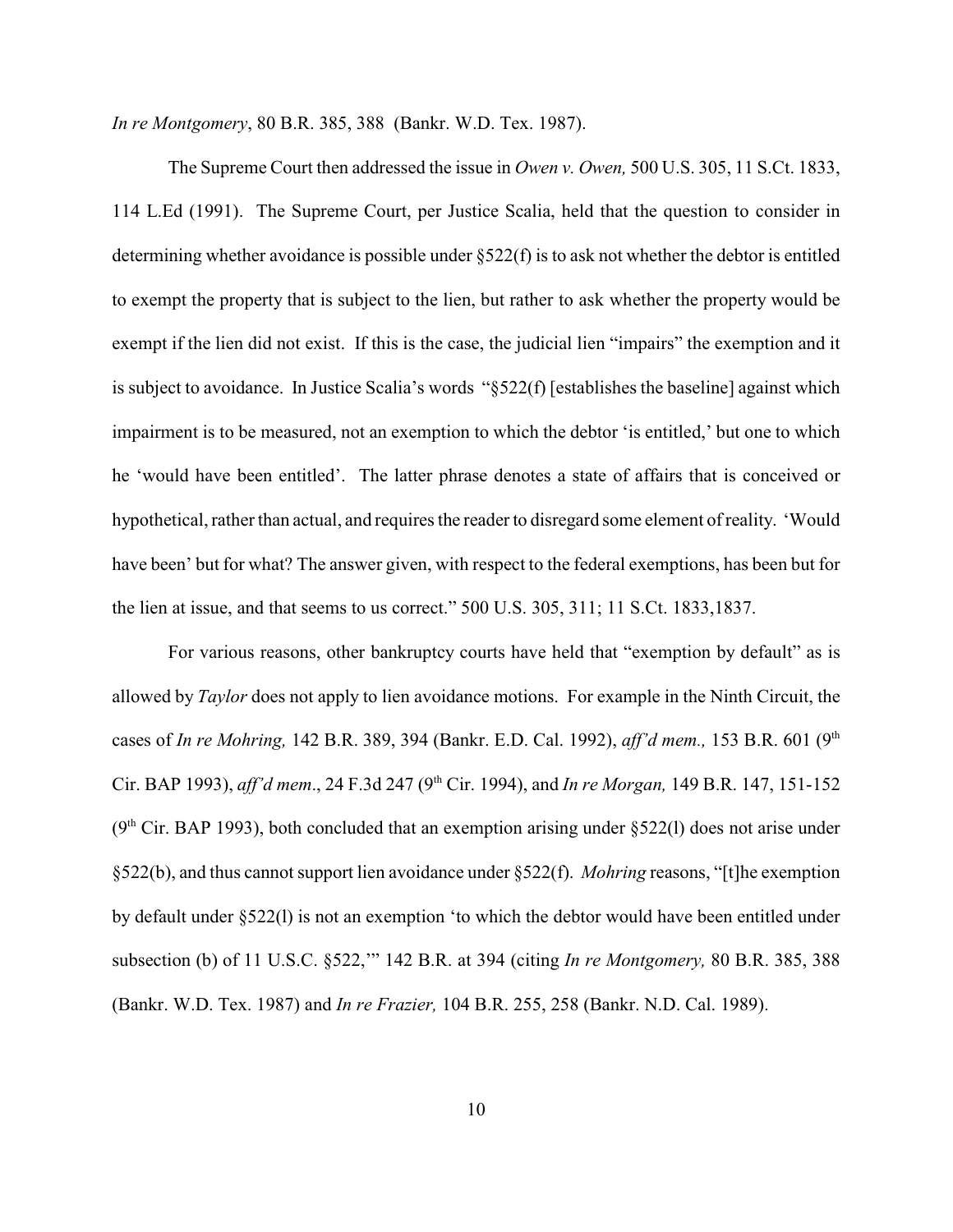On other grounds, courts of *In re Streeper,* 158 B.R. 783 (Bankr. N.D. Iowa 1993) and *In re Maylin,* 155 B.R. 605 (Bankr. Me. 1993) arrive at the same result. In *Streeper*, the court relies in part on *Owen v. Owen,* 500 U.S. 305, 111 S.Ct. 1833, 114 L.Ed. 2d 350 (1991) in holding that §§ 522(l) and 522(f) serve different functions, so that under §522(f) and *Owen*, the "court must ask whether avoiding the judicial lien of Cascade Lumber [a secured creditor] would have entitled the Streepers to the homestead exemption as of the date of their petition," for if the homestead "would" have been exempt under this hypothetical situation, the Streepers may avoid the lien." *Streeper*, 158 B.R. at 787. Likewise, the *Maylin* court explains that a §522(f) lien avoidance motion is one where the secured creditor is hauled into bankruptcy court where it may otherwise have no interest since the lien passes through the bankruptcy under *Farrey v. Sanderfoot,* 500 U.S. 291, 297, 111 S.Ct. 1825, 1829, 114 L.Ed. 2d 337 (1991). 155 B.R. at 613.

For purposes of §522(f), the issue starts with the inquiry of whether we are dealing with property the debtor would have been entitled to exempt not whether the debtor has scheduled them as such.

The Debtor also relies on the fact that Congress amended Section 522(f) of the Bankruptcy Code subsequent to the *Montgomery* decision and added a specific definition of impairment to §522. §522(f)(2) was added which states as follows:

(2)(A) For the purposes of this subsection, a lien shall be considered to impair an exemption to the extent that the sum of –

(i) the lien:

(ii) all other liens on the property; and

(iii) the amount of exemption that the debtor could claim if there were no liens on the property; exceeds the value that debtor's interest in the property would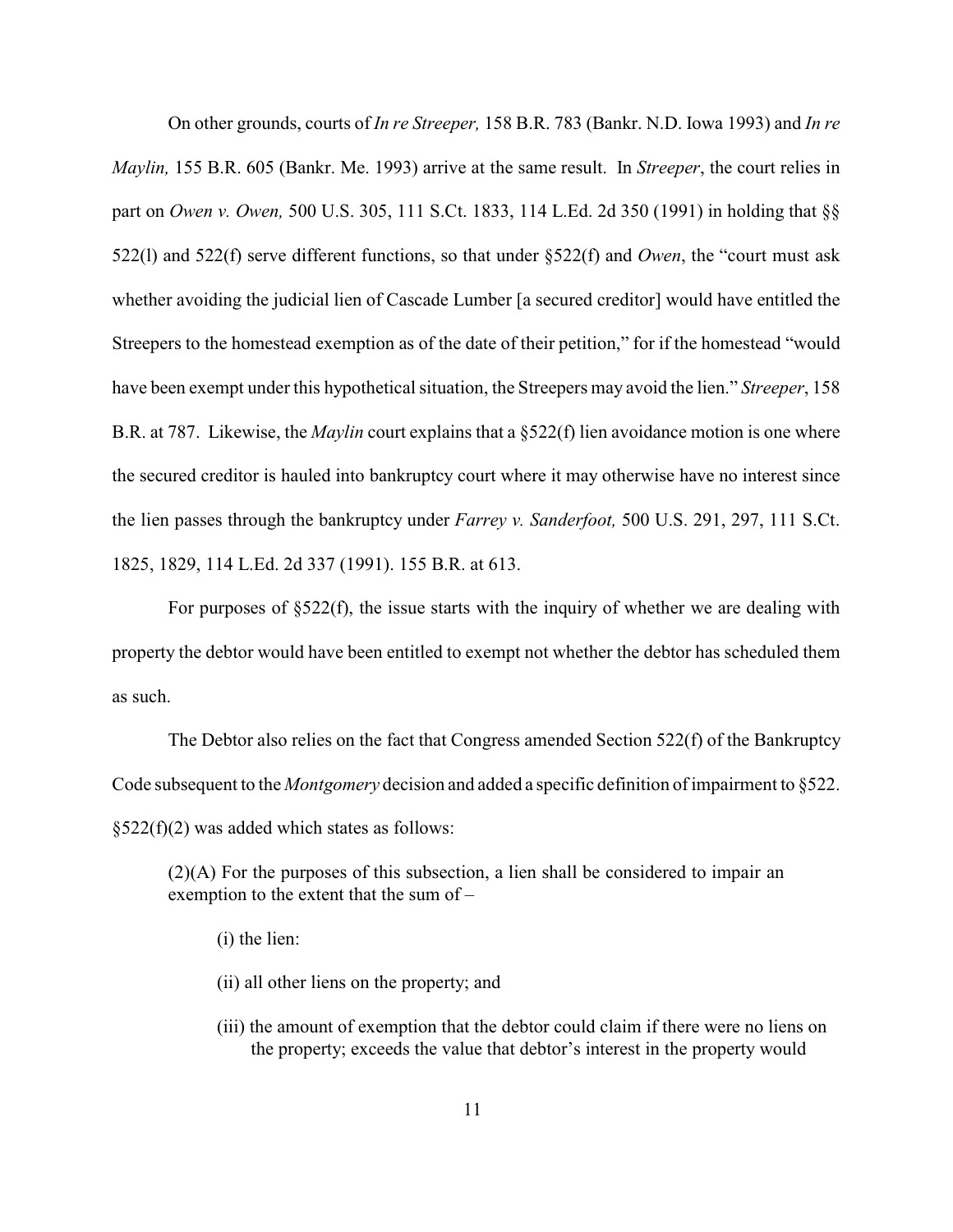have in the absence of any liens.

# 11 U.S.C. §522(f)(2)(A).

So, the question becomes, did the 1994 amendment to the statute have the effect of rendering the *Montgomery* case moot or of no precedential value? This Court thinks not. The rationale of *Montgomery* certainly seems in line with that of *Owen.* What the amendments to §522(f) under the Bankruptcy Reform Act of 1994 do is to resolve difficulties in the interpretation of "impairment" for purposes of the statute. The resolution is accomplished by the addition of a definition of impairment which sets out a mathematical formula for the courts to apply to determine whether a lien impairs the debtor's exemption. The statutory language specifically mandates the bankruptcy court in lien avoidance proceedings look at the exemption the Debtor "could claim," not the exemption actually claimed and allowed. This is the *Montgomery* case. So, does the judgment lien actually impair an exemption because the sum of all liens on the property together with the value that the debtor could claim as exempt in the absence of liens on the property exceed the value of the debtor's interest in property if it were not encumbered by the judgment lien. *See, In re Jakubowski,* 198 B.R. 262 (Bankr. N.D. Ohio 1996); *In re Silveira*, 141 F.3d 34 (1<sup>st</sup>. Cir. 1998).

There is extensive commentary supporting this new definition in the legislative history to the amendments. *See,* 140 Cong. Rec. H10, 764 (daily ed. Oct. 4, 1994), *reprinted in*App. Pt. 9(b). The legislative commentary provides four scenarios, one of which reflects our case, in which the courts had reached decisions that were viewed as inconsistent with congressional intent under the Bankruptcy Code prior to the 1994 amendments.

The situation aligned with our case is where the unavoidable senior liens may be slightly less than the value of the property. For example the property may be worth \$100,000.00 and the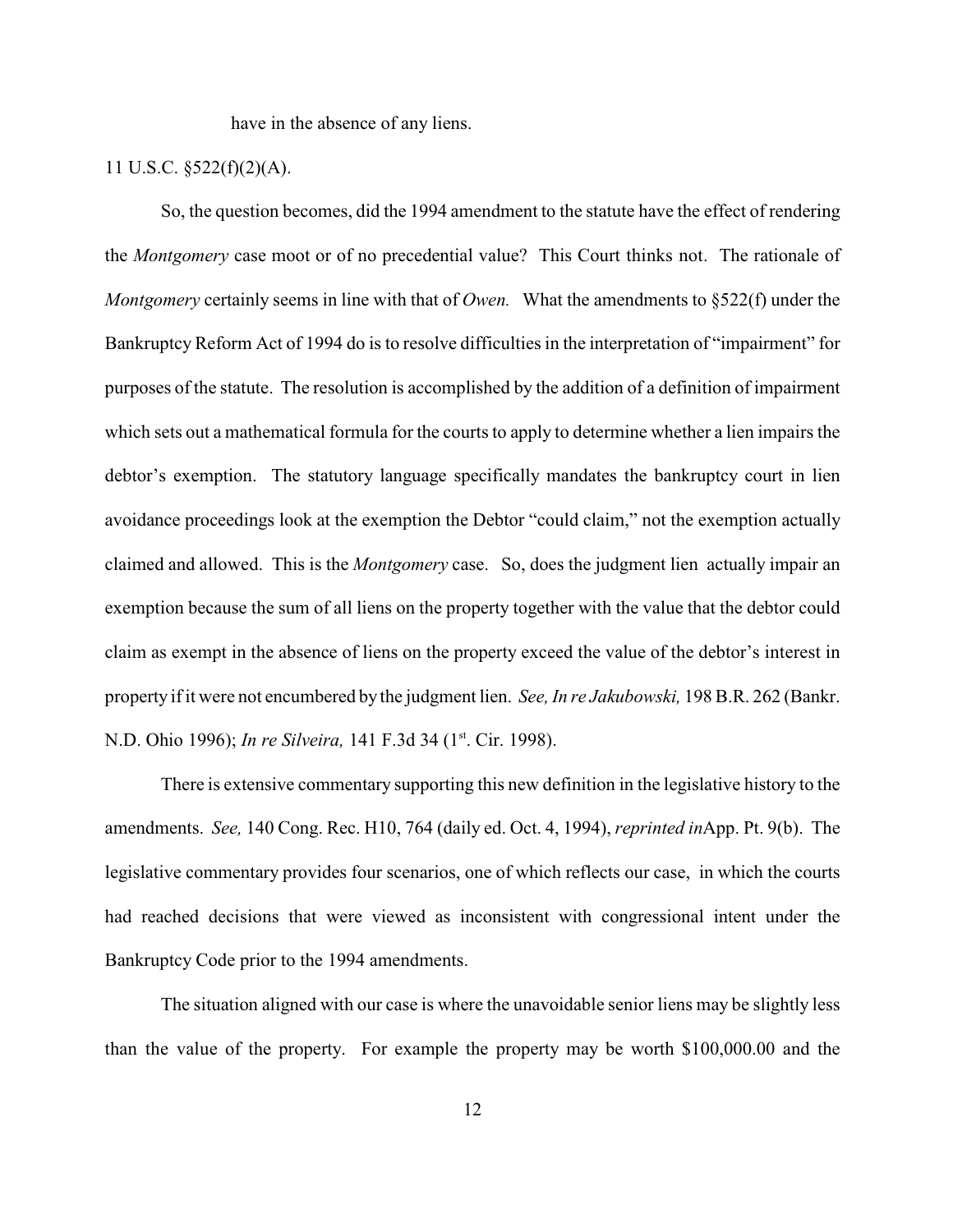unavoidable mortgages on the property may equal \$90,000.00. The debtor's equity in the property is \$10,000.00 and the debtor's exemption for purposes of this example is \$10,000.00. In the absence of any other liens on the property, the debtor would be able to claim his or her entire exemption of \$10,000.00. However, if a judicial lien in the amount of \$20,000.00 has attached to the property, the question of avoidance of that judicial lien arises. The commentary indicates that the lien should be avoided in its entirety. 140 Cong. Rec. at H10,769 (daily ed. Oct. 4, 1994), *reprinted in* App. PT. 9(b). *See also, In re Sanglier,* 124 B.R. 511 (Bankr. E.D. Mich. 1991)(that reaches this result under the Bankruptcy Code prior to the 1994 amendments).

"[T]he petition date is the operative date to make all  $\S522(f)$  determinations," so that the value of the liens, the value of the property and the amount of the exemption are all measured as of the date of the filing of the petition. *In re Salanoa,* 263 B.R. 120, 123 (Bankr. S.C. Ca. 2001), *See also, In re Hall,* 327 B.R. 424, 427 (Bankr. W.D. Mo. 2005)("[T]he appropriate time for determining the value of the property subject to a lien which the debtors seek to avoid under §522(f) is the date on which the petition was filed.")(citations omitted).

Applying  $\S 522(f)$  to our facts, the exemption that the Debtor could claim if there were no liens on her homestead and the three other properties would be a total of \$21,275.00. See 11 U.S.C. §522(d)(1) and (5). For our purposes, the Court has used the full exemption amounts of \$20,200.00 in the Debtor's residence under  $\S522(d)(1)$  and  $\S1,075.00$  under  $\S522(d)(5)$  as the Debtor is attempting to avoid the lien on her homestead as well as three other real properties she owns.

The Spahrs' lien (\$630,357.82) plus all other non-avoidable liens on the property (the total of the four mortgages from Schedule A, \$246,075.57) plus the amount of the exemption the Debtor could claim if no liens encumbered the property (\$21,275.00) equals \$897,708.39. The value of the